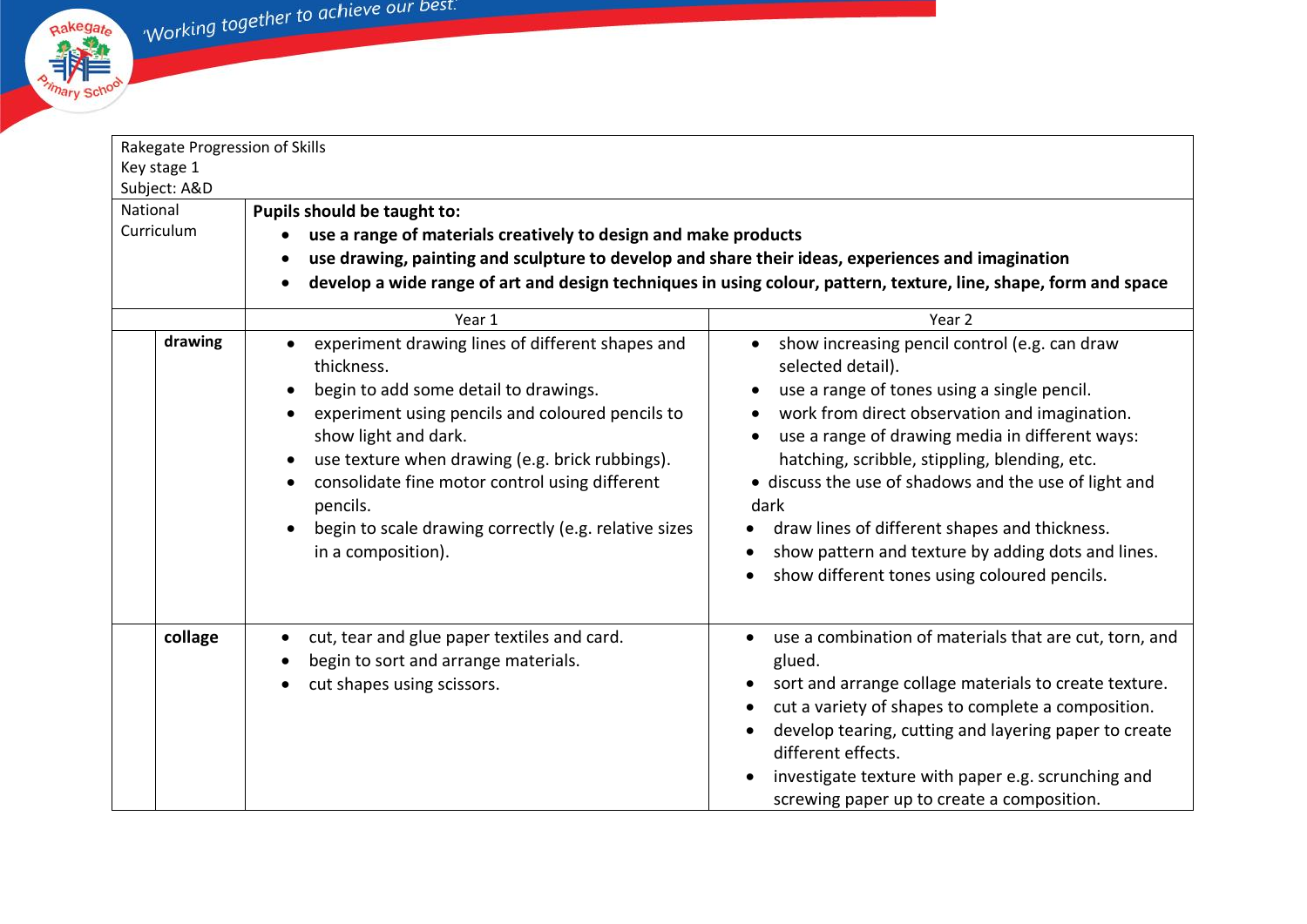'Working together to achieve our best.

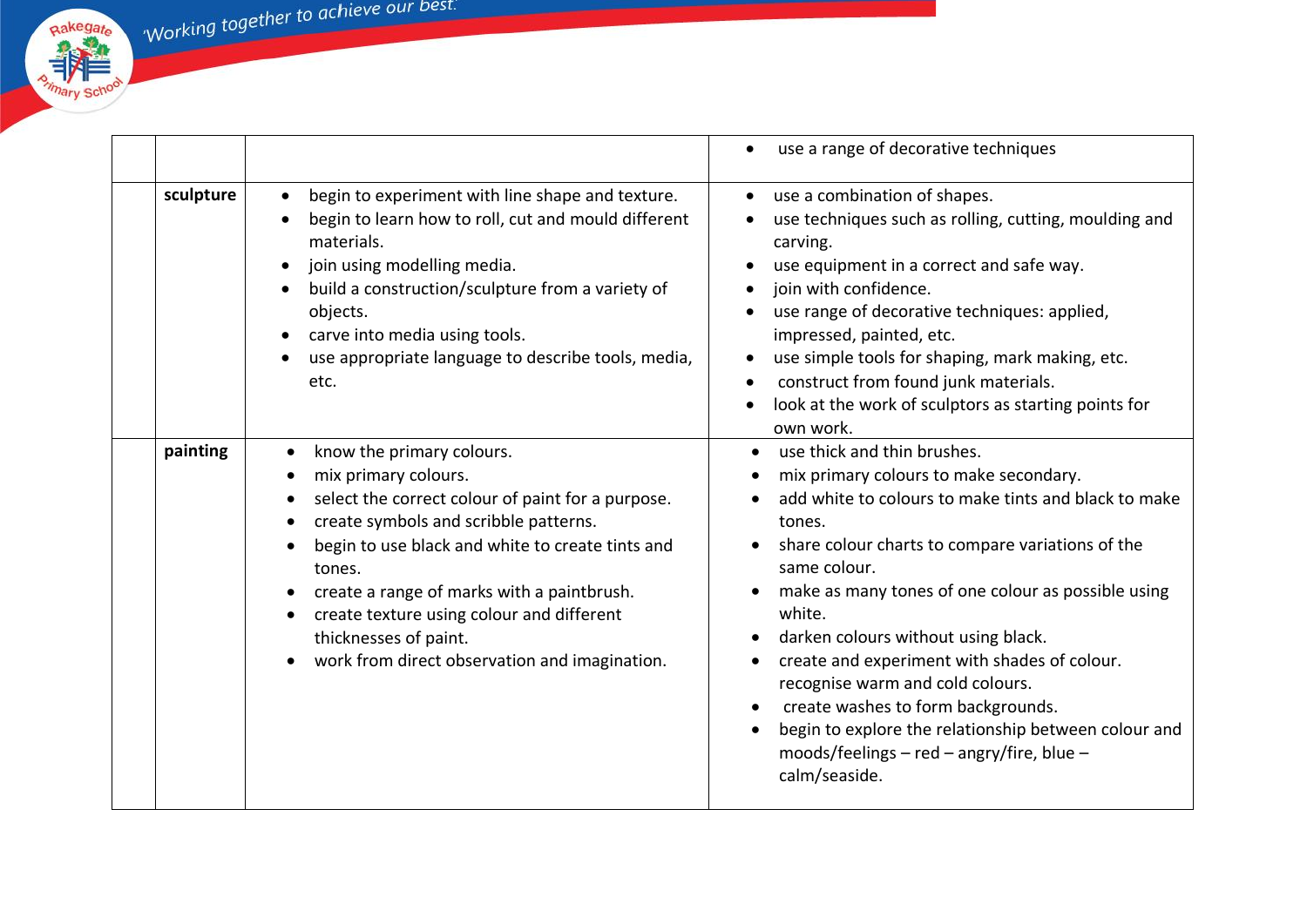Working together to achieve our best.

Rakegate Rakegate **Primary School** 

| <b>Print</b>    | experiment using different printing techniques by<br>pressing, rolling, rubbing and stamping.<br>experiment making repeating patterns (fingerprint,<br>sponge sprint, block print)<br>take a rubbing showing a range of textures and<br>patterns. | copy prints from wallpaper and wrapping paper.<br>use objects to create a print. (e.g. fruit vegetables and<br>sponges)<br>press, roll, rub and stamp to make prints.<br>• develop controlled printing against outline /within cut<br>out shapes.<br>develop impressed images with some detail.<br>use relief printing.<br>identify the different forms printing takes: books,<br>pictures, wallpaper, fabrics, etc.<br>experiment with marbling, investigating how ink<br>floats and changes with movement |
|-----------------|---------------------------------------------------------------------------------------------------------------------------------------------------------------------------------------------------------------------------------------------------|-------------------------------------------------------------------------------------------------------------------------------------------------------------------------------------------------------------------------------------------------------------------------------------------------------------------------------------------------------------------------------------------------------------------------------------------------------------------------------------------------------------|
| Artist<br>study | copy a picture of an artist studied.<br>describe what I can see of the work of notable<br>artists and designers.                                                                                                                                  | use ideas of artists studied to create pieces.<br>say how a piece of artwork makes me feel.                                                                                                                                                                                                                                                                                                                                                                                                                 |

|              | Rakegate Progression of Skills                                                            |  |  |
|--------------|-------------------------------------------------------------------------------------------|--|--|
|              | Lower Key stage 2                                                                         |  |  |
| Subject: A&D |                                                                                           |  |  |
| National     | Pupils should be taught to:                                                               |  |  |
| Curriculum   | create sketch books to record their observations and use them to review and revisit ideas |  |  |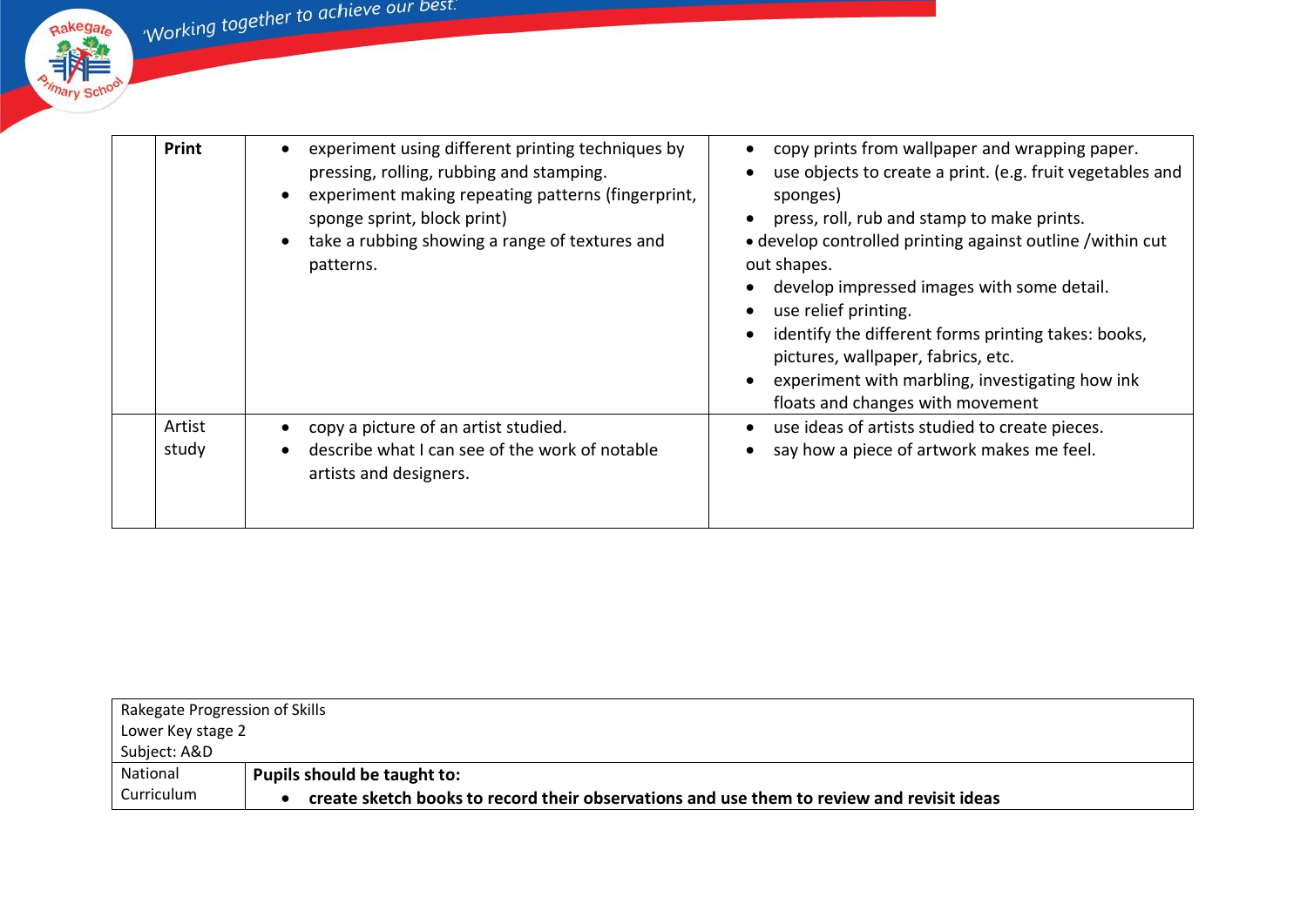Rakegate

**All School** 

 $\mathbf{r}$ 

|           | materials (for example, pencil, charcoal, paint, clay)                                                                                                                                                                                                                                                                                                                                                                                                                                                                                                                                                                                                                                           | improve their mastery of art and design techniques including drawing, painting and sculpture with a range of                                                                                                                                                                                                                                                                                                                                                                                                                        |
|-----------|--------------------------------------------------------------------------------------------------------------------------------------------------------------------------------------------------------------------------------------------------------------------------------------------------------------------------------------------------------------------------------------------------------------------------------------------------------------------------------------------------------------------------------------------------------------------------------------------------------------------------------------------------------------------------------------------------|-------------------------------------------------------------------------------------------------------------------------------------------------------------------------------------------------------------------------------------------------------------------------------------------------------------------------------------------------------------------------------------------------------------------------------------------------------------------------------------------------------------------------------------|
|           | Year <sub>3</sub>                                                                                                                                                                                                                                                                                                                                                                                                                                                                                                                                                                                                                                                                                | Year 4                                                                                                                                                                                                                                                                                                                                                                                                                                                                                                                              |
| drawing   | control a pencil with increasing confidence.<br>Develop sketching technique to include increased<br>detail within work.<br>experiment with different types of pencils to create<br>lines of different composition e.g. thick and thin,<br>wavy, curved etc. (looking closely at the type of line<br>to fit the form).<br>create texture through rubbings and creating<br>surface patterns with pencils (focus on different<br>textures).<br>draw using a variety of tools and surfaces (paint,<br>chalk, pastel, pen and ink).<br>accurately draw people - particularly faces.<br>use my initial sketches as a preparation for painting<br>experiment using shading to show light and<br>shadow. | use different hardness of pencils to show line, tone<br>and texture.<br>solidify infill shapes with coloured pencils and can<br>produce a range of tones with each.<br>express different feelings through drawing.<br>$\bullet$<br>identify and draw the effect of light.<br>draw using a variety of tools and surfaces (paint,<br>chalk, pastel, pen and ink).<br>accurately draw whole people including proportion<br>and placement.<br>draw to the correct scale and proportion.<br>label my sketches to explain and add detail. |
| collage   | cut, tear collage materials for an appropriate<br>$\bullet$<br>purpose and size.<br>learn how to tessellate, mosaic and montage.<br>$\bullet$                                                                                                                                                                                                                                                                                                                                                                                                                                                                                                                                                    | Select and arrange materials for a striking effect.<br>use a range of coiling, overlapping, tessellation<br>mosaic and montage                                                                                                                                                                                                                                                                                                                                                                                                      |
| sculpture | shape, form, model and construct from<br>$\bullet$<br>observation.                                                                                                                                                                                                                                                                                                                                                                                                                                                                                                                                                                                                                               | shape, form, model and construct from imagination<br>use surface patterns/ textures.<br>investigate ways of joining clay - scratch and slip.                                                                                                                                                                                                                                                                                                                                                                                        |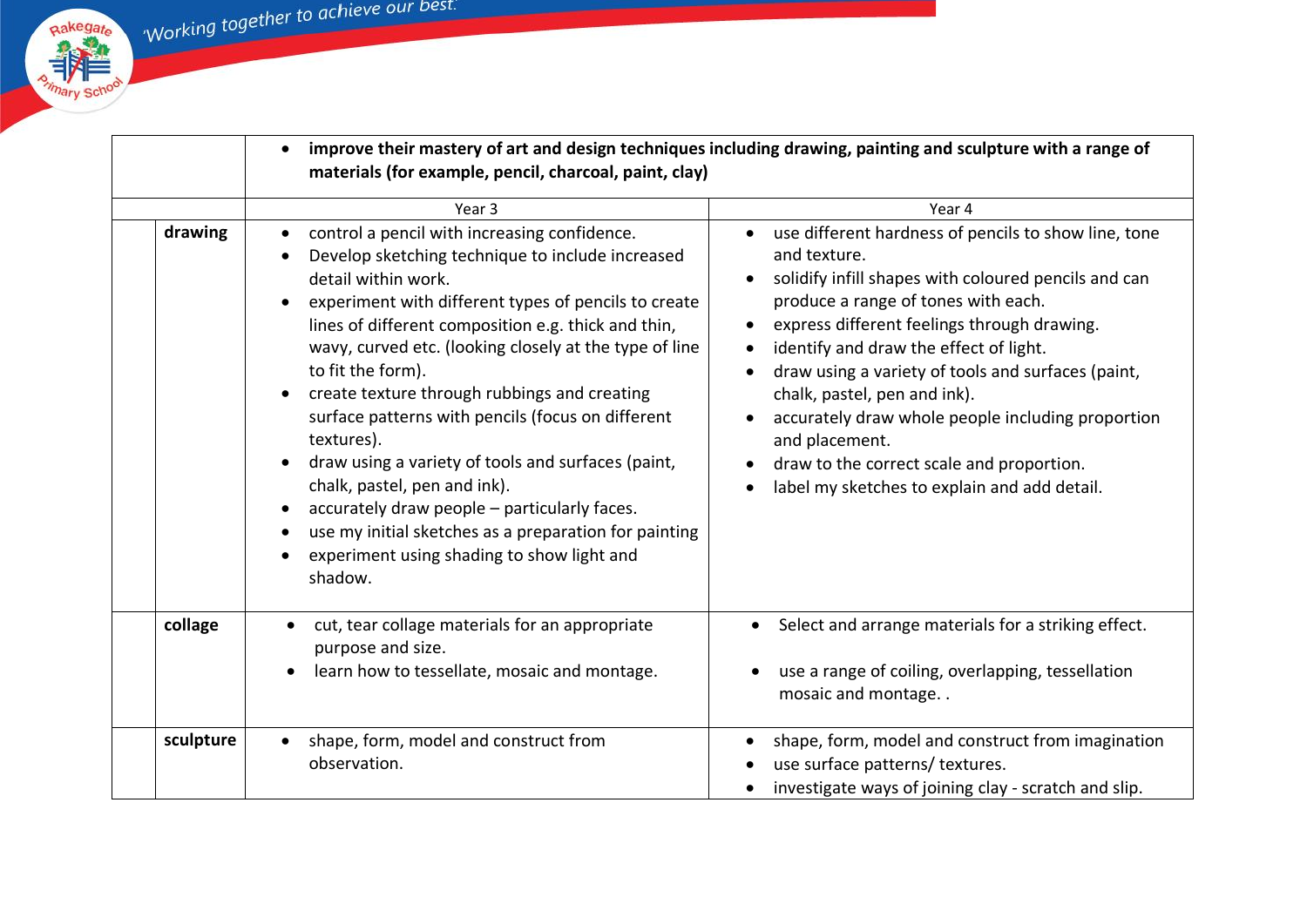Rakegate

|          | use pipe cleaners/wire to create sculptures of<br>human forms<br>begin to combine shapes to create recognisable<br>forms.<br>begin to understand that texture has a purpose<br>within sculpture.<br>develop confidence using clay and mouldable<br>materials adding detail and texture.                                                                                                                                                                                                                                                                                                                                                                                                                                        | use 'modroc'.<br>create and combine shapes to make recognisable<br>forms (e.g. shapes made from nets or solid materials).<br>add materials to provide interesting detail to my<br>sculpture.                                                                                                                                                                                                                                                                                                                                                                                                                                          |
|----------|--------------------------------------------------------------------------------------------------------------------------------------------------------------------------------------------------------------------------------------------------------------------------------------------------------------------------------------------------------------------------------------------------------------------------------------------------------------------------------------------------------------------------------------------------------------------------------------------------------------------------------------------------------------------------------------------------------------------------------|---------------------------------------------------------------------------------------------------------------------------------------------------------------------------------------------------------------------------------------------------------------------------------------------------------------------------------------------------------------------------------------------------------------------------------------------------------------------------------------------------------------------------------------------------------------------------------------------------------------------------------------|
| painting | use paint and equipment correctly.<br>$\bullet$<br>make a colour wheel.<br>predict colour mixing results with increasing<br>accuracy - referring to the colour wheel.<br>use colour washes to build up thicker layers and<br>paint detail.<br>use a brush to produce marks appropriate for work<br>e.g., teaching how to use dotting, scratching and<br>splashing.<br>work on a range of scales using a variety of<br>$\bullet$<br>brushes. E.g. thin brush on a small picture.<br>begin to experiment with colour to create more<br>$\bullet$<br>abstract colour palettes (e.g. blues for leaves).<br>experiment using a variety of brushes to produce<br>textures and patterns.<br>use water colour paint to produce a wash. | use paint and equipment correctly and with<br>increasing confidence.<br>use the colour wheel to mix different shades of the<br>same colour.<br>mix and match colours (create palettes to match<br>images).<br>experiment with watercolour, exploring intensity of<br>colour to develop shades.<br>understand how to use tints and tones - to lighten<br>and darken with the use of black and white.<br>competently work with different consistencies of<br>paint<br>use thick and thin brushes to produce lines, shapes<br>textures and patterns.<br>mix colour effectively for a purpose.<br>experiment creating moods using colour. |
| Print    | create repeating and continuous patterns.<br>print two colour overlays.                                                                                                                                                                                                                                                                                                                                                                                                                                                                                                                                                                                                                                                        | create tessellations patterns.<br>use relief and impressed printing processes.<br>use language appropriate to skill.                                                                                                                                                                                                                                                                                                                                                                                                                                                                                                                  |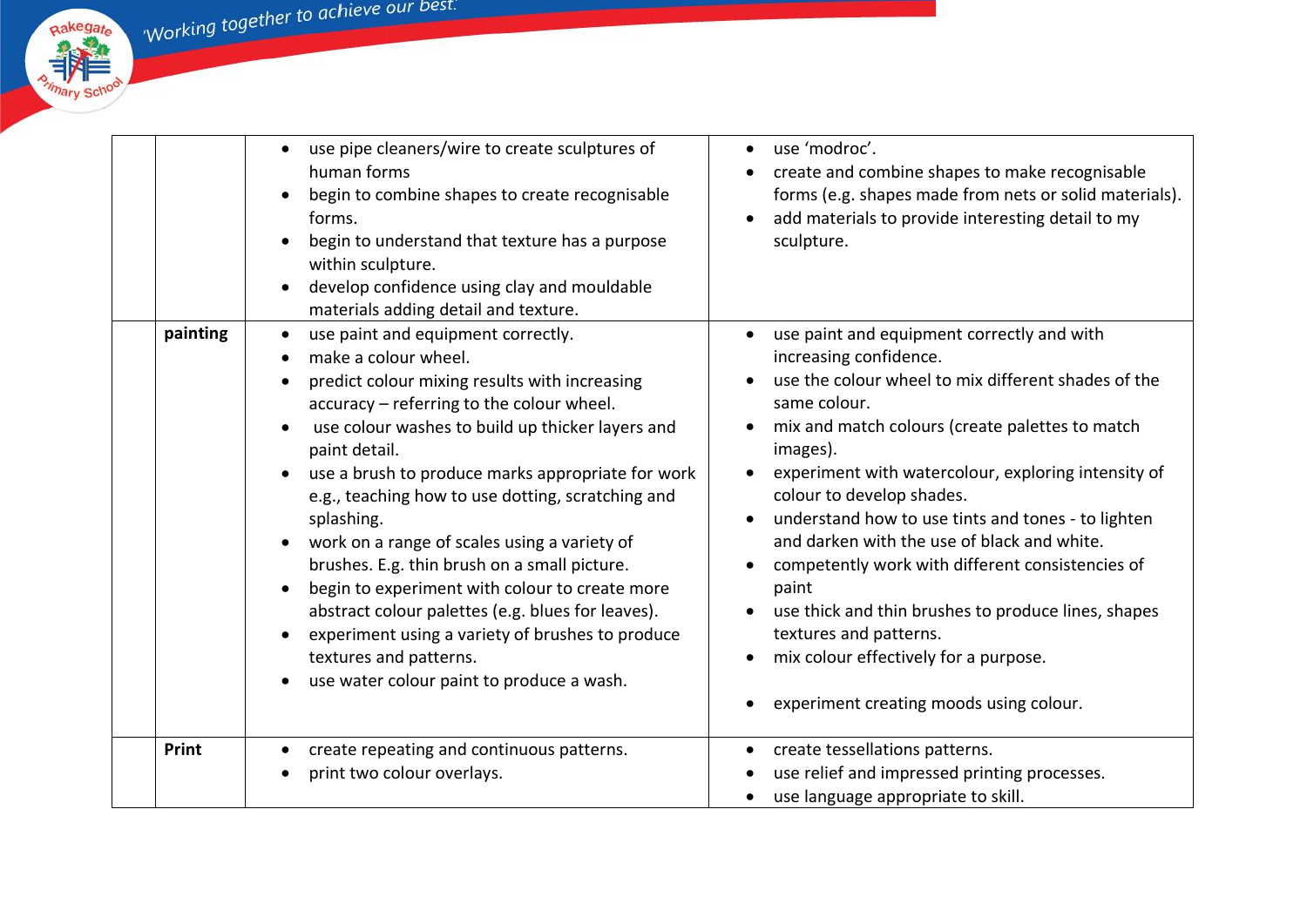Working together to achieve our best.



|               | use roller and ink printing using simple block<br>shapes formed by children. e.g. fossil printing.<br>experiment printing using different materials.<br>explore patterns in a natural and built<br>environment. | colour mix blend through overlapping colour prints.<br>use roller and inks and take prints from other objects.<br>(leaves, fabric, corrugated card) to show texture.<br>interpret environmental and manmade patterns<br>use layers of two or more colours.<br>make printing blocks using coiled string glued to a<br>block.<br>make precise repeating patterns. |
|---------------|-----------------------------------------------------------------------------------------------------------------------------------------------------------------------------------------------------------------|-----------------------------------------------------------------------------------------------------------------------------------------------------------------------------------------------------------------------------------------------------------------------------------------------------------------------------------------------------------------|
| <b>Artist</b> | recreate original pieces using a range of                                                                                                                                                                       | create original pieces that are inspired and influenced                                                                                                                                                                                                                                                                                                         |
| study         | techniques.                                                                                                                                                                                                     | by notable artists and designers.                                                                                                                                                                                                                                                                                                                               |

|                   | Rakegate Progression of Skills                                                            |  |  |
|-------------------|-------------------------------------------------------------------------------------------|--|--|
| Upper Key stage 2 |                                                                                           |  |  |
| Subject: A&D      |                                                                                           |  |  |
| National          | Pupils should be taught to:                                                               |  |  |
| Curriculum        | create sketch books to record their observations and use them to review and revisit ideas |  |  |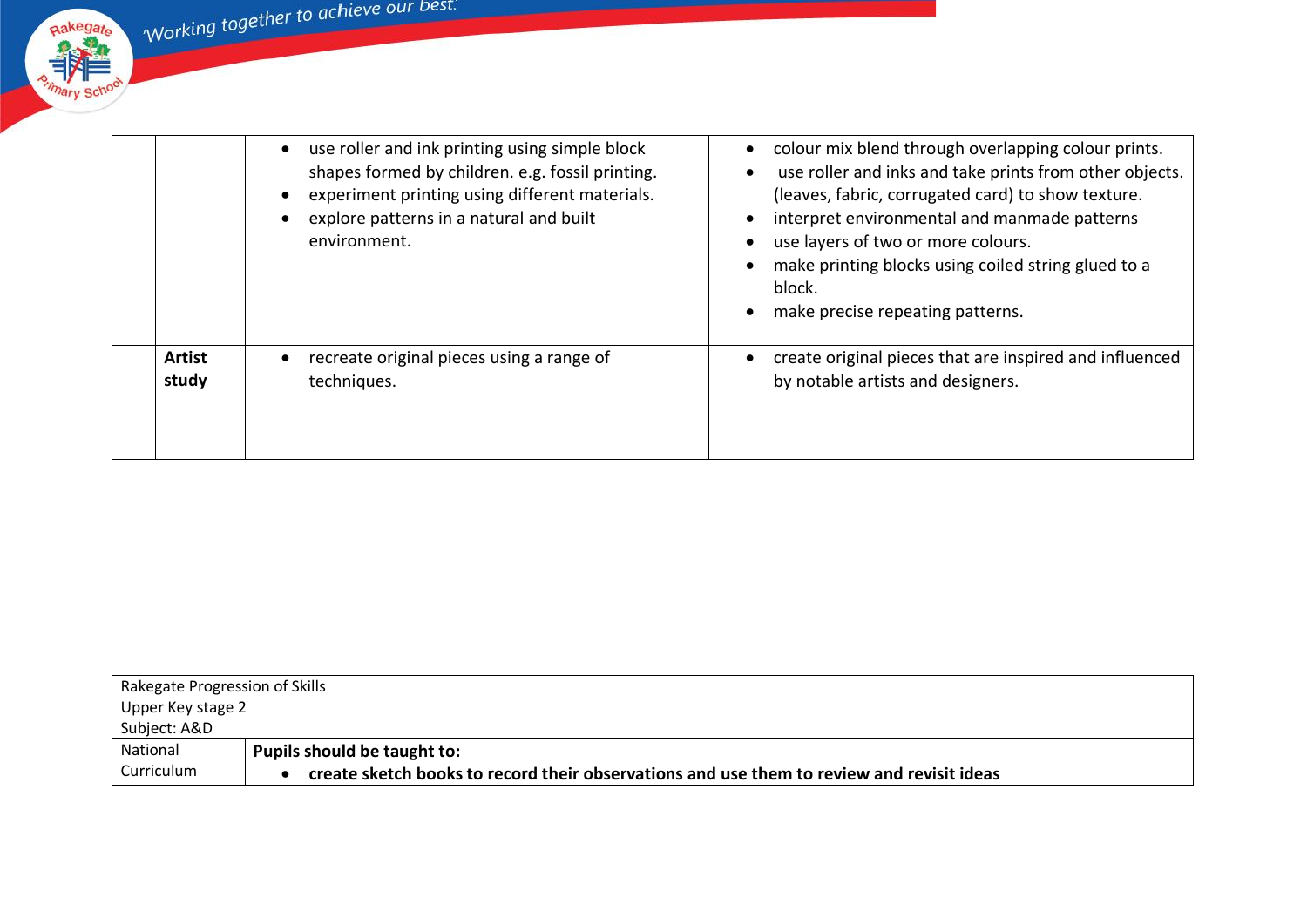Rakegate

**All School** 

|           | $\bullet$<br>materials (for example, pencil, charcoal, paint, clay)                                                                                                                                                                                                                                                                                                                                            | improve their mastery of art and design techniques including drawing, painting and sculpture with a range of                                                                                                                                                                                                                                                                                                                                                                                                                                                                                                                                                                                       |
|-----------|----------------------------------------------------------------------------------------------------------------------------------------------------------------------------------------------------------------------------------------------------------------------------------------------------------------------------------------------------------------------------------------------------------------|----------------------------------------------------------------------------------------------------------------------------------------------------------------------------------------------------------------------------------------------------------------------------------------------------------------------------------------------------------------------------------------------------------------------------------------------------------------------------------------------------------------------------------------------------------------------------------------------------------------------------------------------------------------------------------------------------|
|           | Year 5                                                                                                                                                                                                                                                                                                                                                                                                         | Year <sub>6</sub>                                                                                                                                                                                                                                                                                                                                                                                                                                                                                                                                                                                                                                                                                  |
| drawing   | draw the layout of the face and figure.<br>experiment with shading techniques (light/dark -<br>pencil).<br>Select the most suitable drawing materials for the<br>type of drawing.<br>Explore and consider a variety of techniques to<br>create effect. E.g. reflections, shadows.<br>Experiment drawing using a realist or<br>impressionistic style.<br>Explore how lines create movement within a<br>drawing. | use a range of drawing media (including different<br>grades of pencil, ink, biro, pastel, charcoal etc.)<br>Choose a style of drawing suitable for the work. E.g.<br>realist or impressionistic.<br>Use a choice of techniques to depict movement<br>perspective shadows and reflections.<br>use first hand observations using different viewpoints,<br>developing more abstract representations.<br>confidently draw the effect of light on objects and<br>people from different directions.<br>confidently produce increasingly accurate drawings of<br>people.<br>consider scale and proportion in compositions i.e.<br>figures and faces, landscapes etc.<br>use mixed media in completed work |
| collage   | experiment with techniques that use contrast<br>texture, colour and pattern.<br>experiment with ceramic mosaic techniques.                                                                                                                                                                                                                                                                                     | can work directly from imagination with confidence.<br>mix textures rough and smooth plain and patterned.<br>use ceramic mosaic materials and techniques.                                                                                                                                                                                                                                                                                                                                                                                                                                                                                                                                          |
| sculpture | can work directly from observation with<br>confidence.<br>Discuss and evaluate own work and that of other<br>sculptors.                                                                                                                                                                                                                                                                                        | can work directly from imagination with confidence.<br>show real life qualities and real-life proportions.<br>use tools to carve and add shapes, texture and<br>pattern.                                                                                                                                                                                                                                                                                                                                                                                                                                                                                                                           |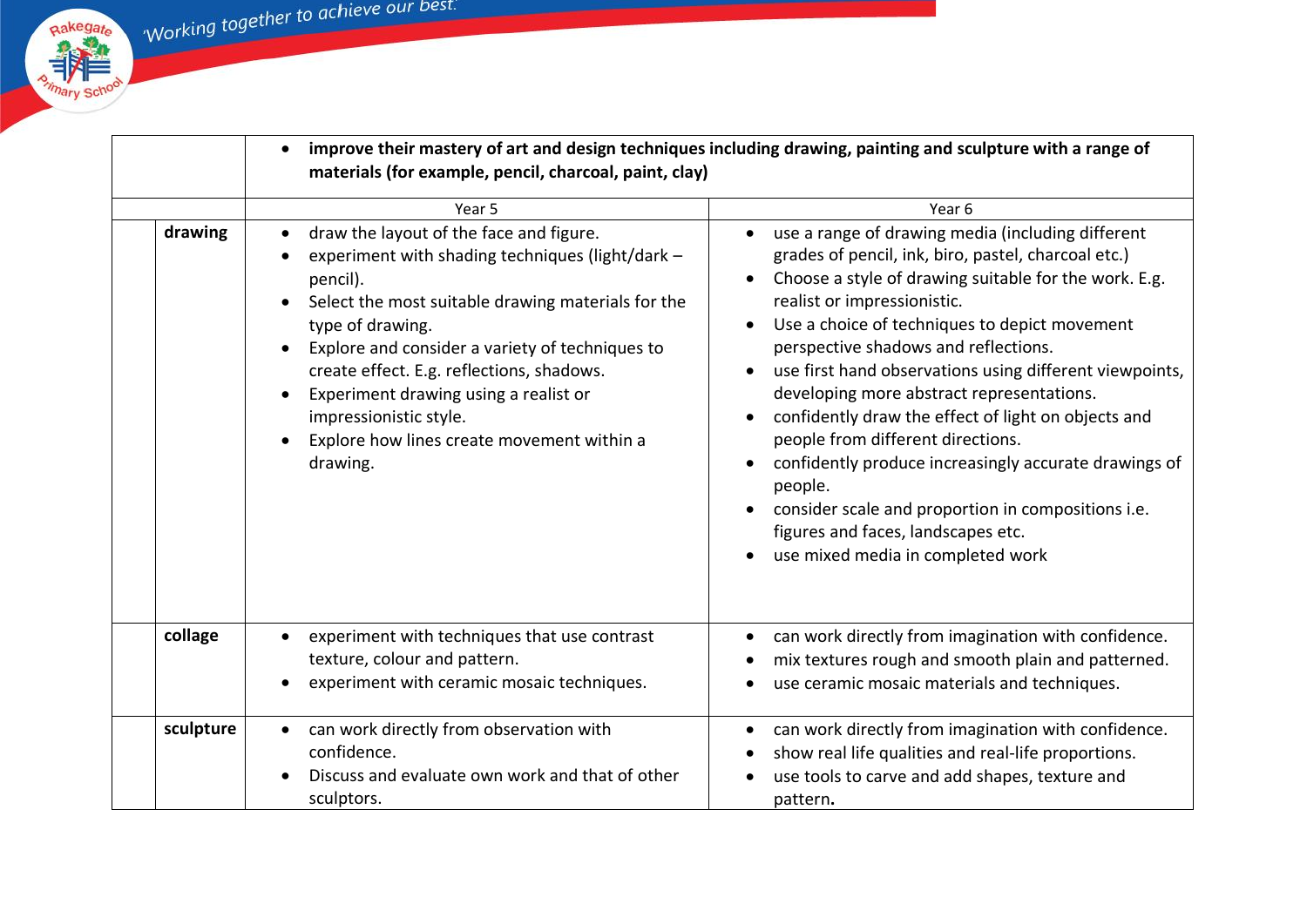Working together to achieve our best.



|          | Increase confidence using tools to carve add shape,<br>$\bullet$<br>texture and pattern.<br>Learn how to use a framework to provide stability.<br>(using wire)<br>Learn how to use a mould to provide form.                                                                                                                                                                                                                                                                                                                                                                       | use a framework confidently to provide stability.<br>$\bullet$<br>(using wire or moulds)                                                                                                                                                                                                                                                                                                                                                                                                                                               |
|----------|-----------------------------------------------------------------------------------------------------------------------------------------------------------------------------------------------------------------------------------------------------------------------------------------------------------------------------------------------------------------------------------------------------------------------------------------------------------------------------------------------------------------------------------------------------------------------------------|----------------------------------------------------------------------------------------------------------------------------------------------------------------------------------------------------------------------------------------------------------------------------------------------------------------------------------------------------------------------------------------------------------------------------------------------------------------------------------------------------------------------------------------|
| painting | use colours and explore their relationships $-$ e.g.<br>hot and cold colours.<br>confidently work from direct observation.<br>begin to use hue, tint, tone, shades and mood.<br>begin to explore the use of texture in colour.<br>Observe and discuss colours in the manmade and<br>natural world and experiment with creating them.<br>build confidence when using water colour and<br>acrylic paint.<br>begin to combine colours, tones and tints to<br>enhance the mood in a piece.<br>begin to develop a personal style of painting<br>drawing upon ideas from other artists. | begin to use different kinds of paints (acrylics,<br>watercolour etc.)<br>• replicate patterns, colours and textures in their work.<br>confidently work from imagination.<br>confidently use hue, tint, tone, shades and mood.<br>confidently explore the use of texture in colour.<br>use colour to express feelings.<br>use mixed media experimentations in their work.<br>Sketch lightly before painting to combine line and<br>colour.<br>Create a colour palette based upon colours observed<br>in the natural and manmade world. |
| Print    | make a two-colour print and begin to experiment<br>with additional colours.<br>experiment with screen printing (Pop Art).<br>create polystyrene printing blocks to use with roller<br>and ink (Andy Warhol)<br>experiment the effect of layering colour.<br>make precise repeating patterns by creating<br>accurate printing blocks.                                                                                                                                                                                                                                              | explore monoprinting.<br>combine prints to produce an end piece.<br>colour mix through overlapping colour prints<br>produce pictorial and patterned prints.<br>introduce fabric block printing.<br>use printing techniques such as tie- dye. Create tie<br>dye pieces combining two colours<br>build up layers of colours.<br>create an accurate pattern showing fine detail.                                                                                                                                                          |